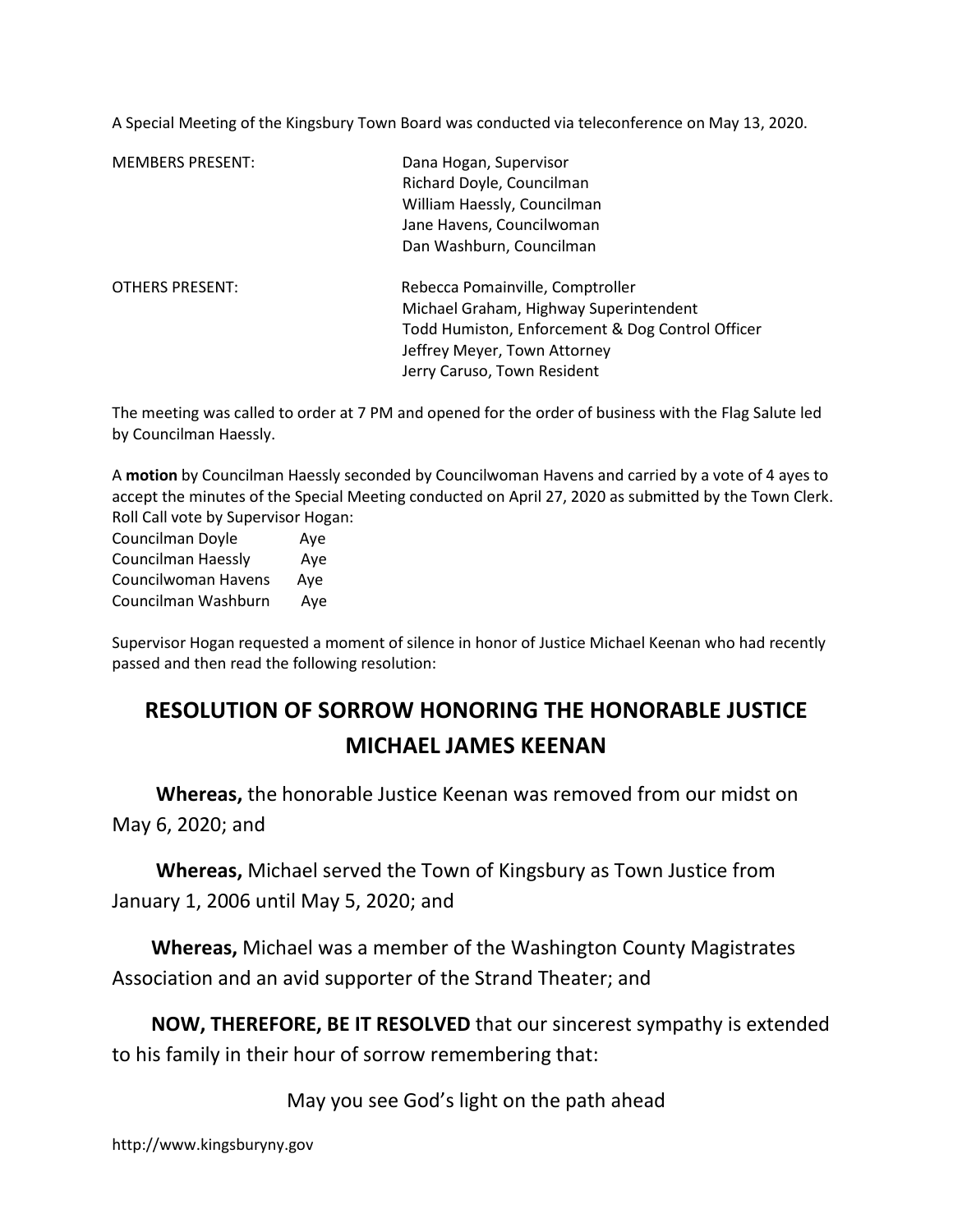When the road you walk is dark. May you always hear, Even in your hour of sorrow, The gentle singing of the lark. When times are hard may hardness Never turn your heart to stone, May you always remember When the shadows fall-You do not walk alone.

An Irish Blessing

BE IT FURTHER RESOLVED that this resolution be spread upon the minutes of our meeting and a copy sent to the family of the deceased.

Dated: May 13, 2020 **By Order of the Kingsbury Town Board** 

Supervisor Hogan said with the passing of Justice Keenan the Town was faced with replacing him quickly. The Town Justice role in the Town of Kingsbury is rather busy; we have the highest volume in Washington County which covers the Town of Kingsbury and the Village of Hudson Falls. The Town has two options; the Town could appoint a licensed attorney or another judge who is a resident in our Town who has recently served the bench. The Town does not have a judge who is a resident that recently served the bench. Option Two was to request an assignment from the Office of Court Administration to appoint an interim Town Justice until a new Town Justice can be elected in November. The Board, via email communication, decided to move forward with Option Two. Supervisor Hogan is pleased to publicly announce that Fort Edward Village and Town Justice, Joe Malvuccio, has agreed to serve as our interim Justice for the remainder of the year. Judge Malvuccio has worked in the Town Court before when Justice Keenan was on vacation and has worked with Court Clerk Laura Barody. Laura speaks very highly of him and works well with him. Judge Malvuccio was in the Court today taking care of some administrative matters that he needed to address quickly. Judge Malvuccio will be paid the same salary that Justice Keenan received and it must be authorized by the Board.

A motion by Councilman Washburn seconded by Councilman Doyle and carried by a vote of 4 ayes authorizing payment to Judge Joe Malvuccio the same salary allotted to Justice Keenan for the remainder of the year. Roll call vote by Supervisor Hogan:

| Councilman Doyle          | Aye |
|---------------------------|-----|
| <b>Councilman Haessly</b> | Ave |
| Councilwoman Havens       | Ave |
| Councilman Washburn       | Ave |

A motion by Councilman Haessly seconded by Councilman Doyle and carried by a vote of 4 ayes authorizing the Town Supervisor as a second signatory on the Town Justice account and the Town Justice Bail account for future needs. Roll call vote by Supervisor Hogan:

Councilman Doyle Aye Councilman Haessly Aye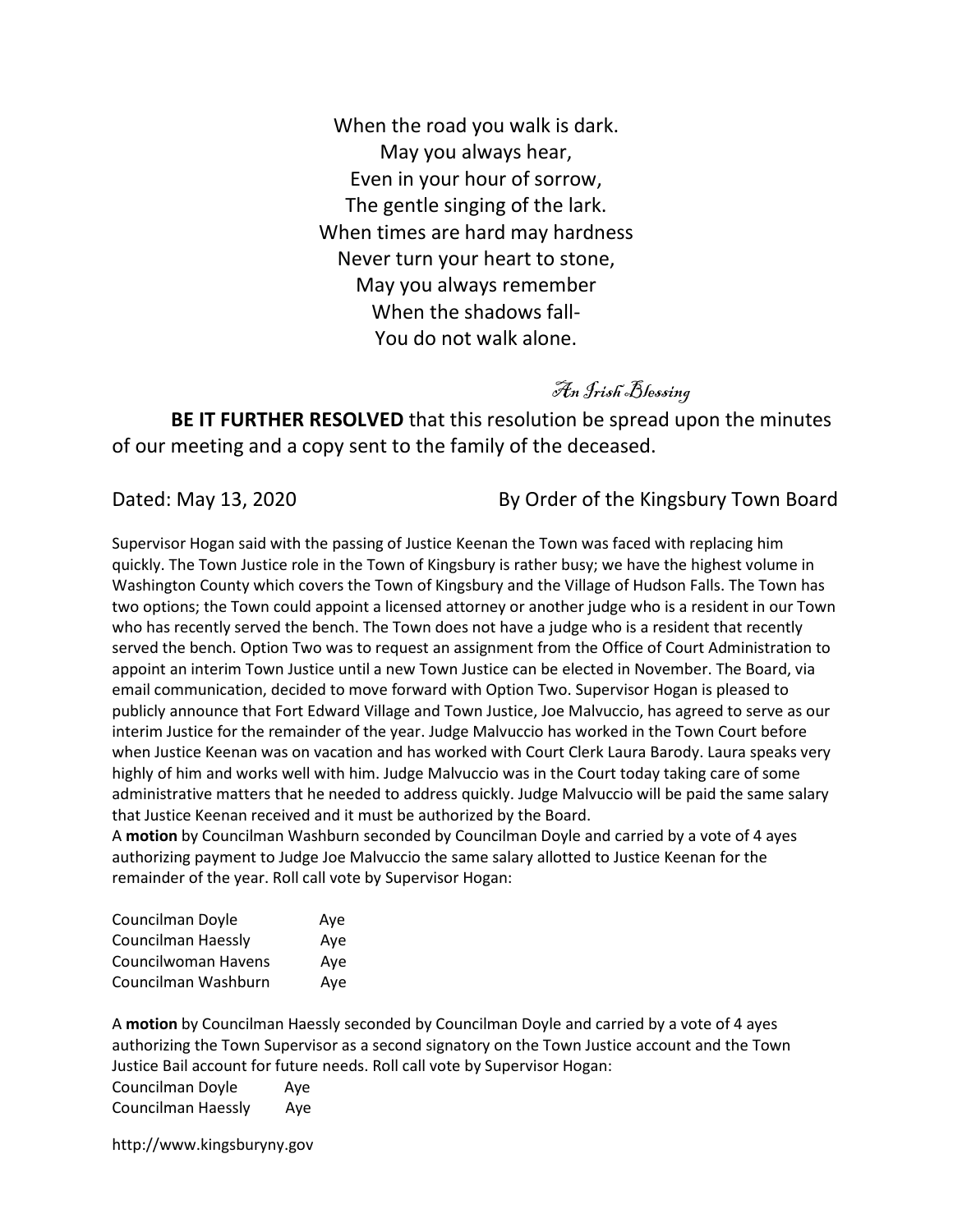Councilwoman Havens Aye Councilman Washburn Aye

Supervisor Hogan has had people reach out to him related to who will be the new Town Justice and interested in the position. Supervisor Hogan has directed them to contact the Washington County Board of Elections; he prefers to stay out of the process and suggests the Board use the same approach.

Supervisor Hogan reported during the COVID-19 pandemic the Town continues to operate providing the primary services that we are expected to provide.

Supervisor Hogan was invited to a Washington County & Mayors meeting on Zoom hosted by Assemblywoman Carrie Woerner, kind of a re-opening call. It provided an opportunity to provide some of the feedback received from the community. Supervisor Hogan has received calls from businesses with concerns about re-opening, primarily due to a lack of guidance. The businesses do not know what is going to be expected of them. The barbers and hair stylists are not receiving much guidance right now; not certain what phase of re-opening they would be included in. A landlord called concerned with the rules related to evictions; no evictions until August. A contractor spoke to him related to what he felt was an arbitrary application of the rules related to contractors. Assemblywoman Woerner will take the feedback and try to get some answers.

The County did conduct some virtual meetings last week; Public Safety, Public Works, Finance and Government Ops. On Monday May  $18<sup>th</sup>$ , the County DPW is going to begin working half crews; Building and Grounds and Code Enforcement will start coming back online. The Department of Motor Vehicles is working with a rotated crew right now, one third of them are working on Monday, Wednesday and Friday. They are doing primarily drop-offs and mail-ins and a lot of the dealer paperwork for new cars. One of the largest sources of sales tax revenue for the County is car sales; it is important to get the car dealerships going again.

Tentatively June 1<sup>st</sup> they are going to attempt to bring back the entire County personnel, if the phase reopening moves forward on the timeline, they are hoping it can.

## TOWN CLERK REPORT:

Town Clerk reported it has been business as usual; busy with phone calls in regard to taxes, DMV questions and dog licensing questions.

## ENFORCEMENT REPORT:

Todd Humiston noticed in a neighboring community a hair salon was putting their signs out. They were excited because the Governor said the North Country was opening back up. They were surprised to hear that we are part of the Capitol Region and not the North Country. He is nervous because some of the people in Washington County may think we are part of the North Country and may attempt to re-open pre-maturely. He was also approached by a landlord with a non-COVID reason to have a tenant evicted. Todd Humiston told him to contact his attorney for advice. Attorney Meyer agreed that was the best answer, we cannot give out legal advice. A discussion followed about the executive order regarding evictions due to non-payment if COVID-related.

Supervisor Hogan asked Attorney Meyer if there were any differences in the re-opening of courts or are the same phase re-opening with every other entity in our Capitol Region.

Attorney Meyer explained they are treated differently, there have been periodically orders from the Chief Judge. They are in the process of Phase 3 opening of courts, their focus being on criminal and family law and moving things that are already in the system. They are doing a lot with remote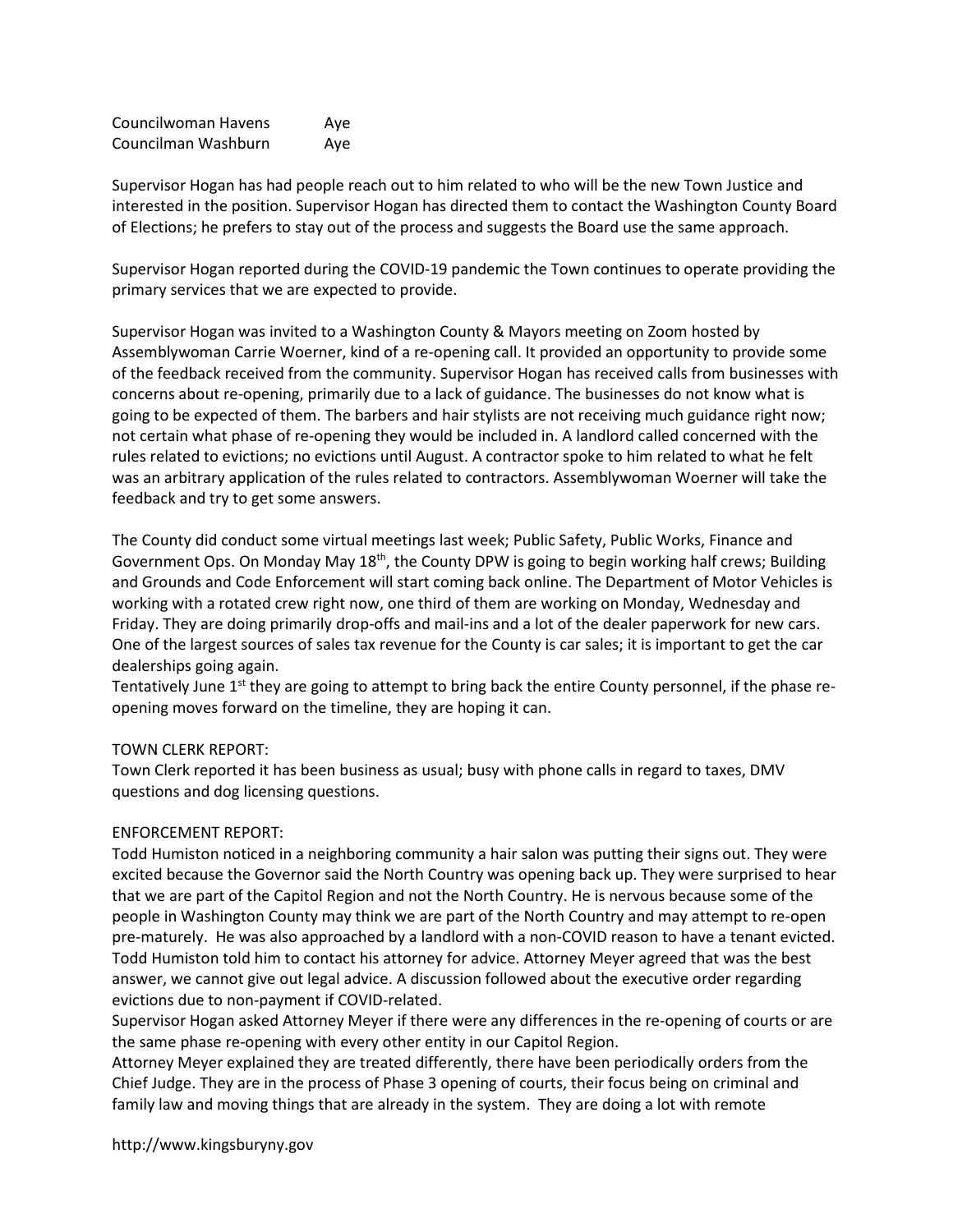conferences right now to keep things moving. You see it a lot in family law where there are custody disputes or divorces. They are allowing new cases to be filed based on what type of case for Supreme Court. They are in the process of a Phase 3 re-opening and it is being handled separately from the Governor.

## COMPTROLLER REPORT:

Rebecca Pomainville has been working with the Canon representative and they have worked out a new contract where we would go from having two large printer/copiers to one large copier in Town Hall and replace the one that is nearly non-functioning at the Highway Garage with a multi-function table-top unit. We would use the trade-in credit for the Konica which is in the Town Hall towards a deal for a new Canon at the Town Hall. If we sign this commitment the Town would save approximately \$100.00 a month. She is looking for the Board's ok to make these changes and to sign the contract; this would be a lease.

Supervisor Hogan asked what would be done in the event of a copier failure. The Comptroller stated it has a service agreement and they would be there in a timely fashion to get it fixed; they are serviced in a business day. After a discussion with no objections, the Comptroller will move forward with a new contract with Canon.

## DOG CONTROL OFFICER:

Todd Humiston reached out to the SPCA. Due to the COVID-19 pandemic there has been a nationwide uptick in the adoptions of pets. During the pandemic people are at home with the adopted pets and there is concern when people return to work, they may not be acclimating the animals to being alone. There is going to be anxiety and with that there is going to be barking, chewing and scratching. There is concern the shelters will become overwhelmed with people turning the adopted animals back in. He is working with the SPCA on a public service announcement that will be put on his Facebook page. Hopefully people will read the announcement and train their new pets in preparation of returning to school or work. It is not uncommon after the summer break for school to have an uptick in pickups and they are hoping this does not occur after the re-opening of the state.

## HIGHWAY SUPERINTENDENT REPORT:

Michael Graham reported Wait Road and Hendee Road had been paved. Supervisor Hogan asked if the Town had submitted their reimbursement request to CHIPS. Superintendent Graham explained they are waiting for an invoice from Peckham which must be paid before submitting the reimbursement request. The Town Comptroller stated she had received the invoice this afternoon; once the Highway Superintendent checks the bill it will be paid.

## COUNCILMAN REPORT:

Councilman Haessly stated he had not heard any more on the Spectrum contract and he was checking on the status of the Board of Assessment Review appointments.

Councilman Doyle and Councilwoman Havens conducted teleconference interviews for the BAR position. Councilman Doyle reported they had received two applications, but only one applicant called during the scheduled interview. They are recommending Kathy Macura be appointed as a BAR member.

A motion by Councilman Doyle seconded by Councilman Washburn to appoint Kathy Macura to the Board of Assessment Review, her term beginning immediately, ending on September 30, 2024. Kathy Macura will fill a vacant position previously held by Stephanie Lemery whose term expired September 30, 2019.

Roll call vote by Supervisor Hogan: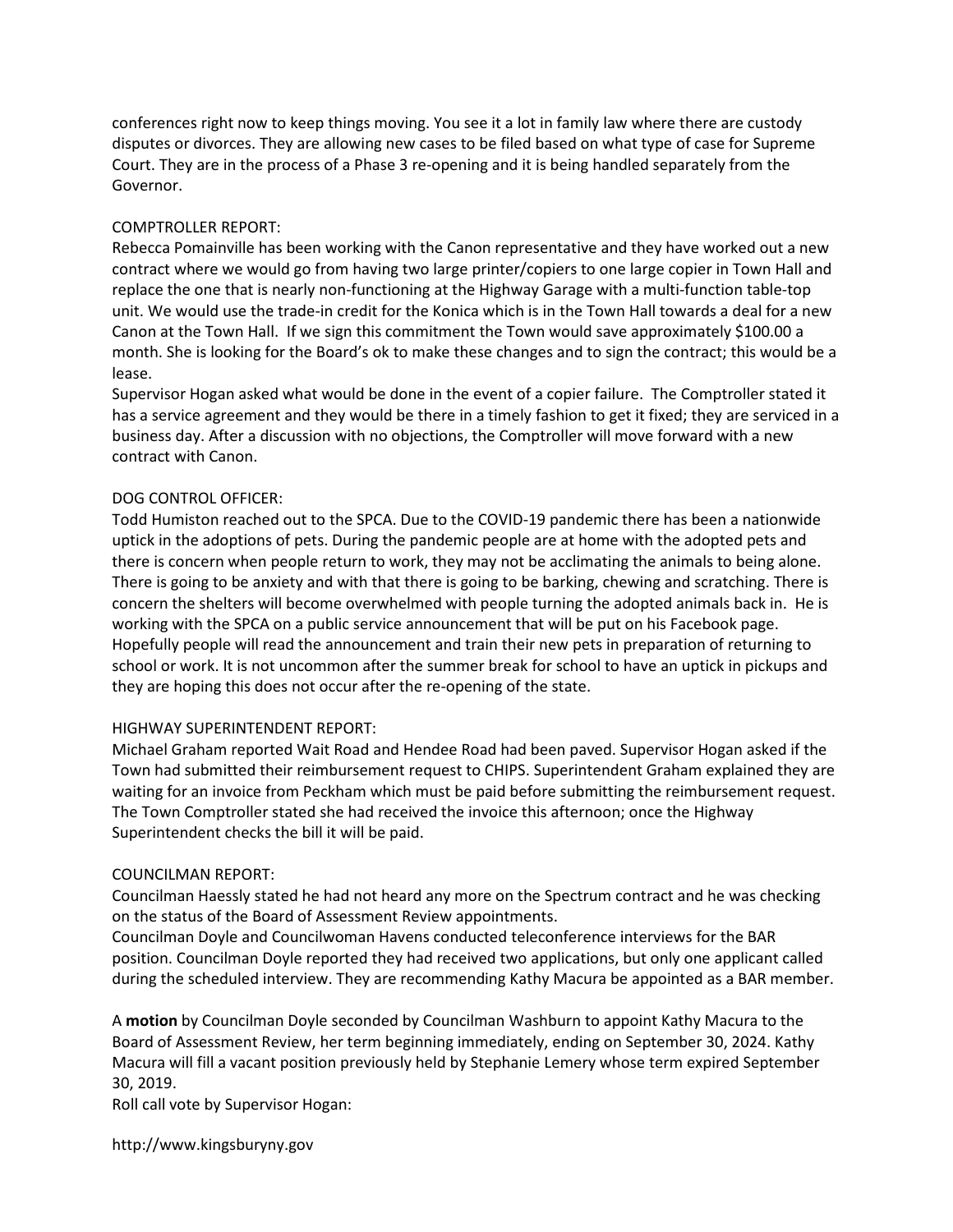| Councilman Doyle          | Aye |
|---------------------------|-----|
| <b>Councilman Haessly</b> | Aye |
| Councilwoman Havens       | Aye |
| Councilman Washburn       | Aye |

At this time there is still another vacant seat on the Board of Assessment Review. The Comptroller has re-posted the position on Indeed but has received no response at this time. Councilwoman Havens does know someone who may be interested in the position and has been researching information about the position.

Councilman Haessly stated the Spectrum contract was something we had started working on with changes to receiving quarterly payments instead of annual payments, other changes and construction plans to get more people on the internet.

Attorney Meyer reported he emailed the Board the contract with the marked- up comments and is waiting to hear if there were any other issues the Board wanted to press before sending it to Spectrum. Attorney Meyer will re-send the contract to the Board and if there are additional comments, he will pass it on to Kevin Egan of Spectrum. Supervisor Hogan suggested the Board respond to Attorney Meyer by the end of the day on Friday with any requests for additional changes.

Councilwoman Havens had a question about the insurance in regard to adding coverage on the Comptroller. Supervisor Hogan stated the annual premium to add the Comptroller position to the crime bond at half a million dollars is \$36.00 annually. Supervisor Hogan will contact Dave Meager to add the Comptroller position to the Crime Coverage of our insurance policy.

Councilwoman Havens also expressed her concern for family members during the COVID-19 pandemic and her heart goes out to everyone.

## SUPERVISOR REPORT:

Supervisor Hogan stated unless something pressing comes up, he would like to cancel the Board meeting scheduled for May 18, 2020.

If anyone hears anything in our community, business owners, individuals whatever it may be, if it is something you hear about Supervisor Hogan will contact Assemblywoman Woerner or Senator Betty Little to assist with the matter. Assemblywoman Woerner posted a video on Facebook with a public announcement in regard to her disappointment in the way the unemployment system is working right now, people are not getting the answers they need.

A motion by Councilwoman Havens seconded by Councilman Haessly and carried by a vote of 4 ayes to accept the reports of certain officers as follows:

Enforcement Officer for March: Sign Permit; Total Fees \$50.00 For April: Research Fees; Total Fees \$25.00

Dog Control Officer for April: Complaints/Calls 30; Seizures 1; Unlicensed Dogs 4; Mileage 144, Total Mileage 44,414

Town Clerk for April: Paid to EnCon \$77.48; Paid to Supervisor \$1,469.52; Paid to the Village of Hudson Falls \$90.00; Paid to Ag & Markets \$81.00.

Comptroller for April; Receipts \$128,968.66; Disbursements \$189,713.75

Roll call vote by Supervisor Hogan:

Councilman Doyle Aye Councilman Haessly Aye